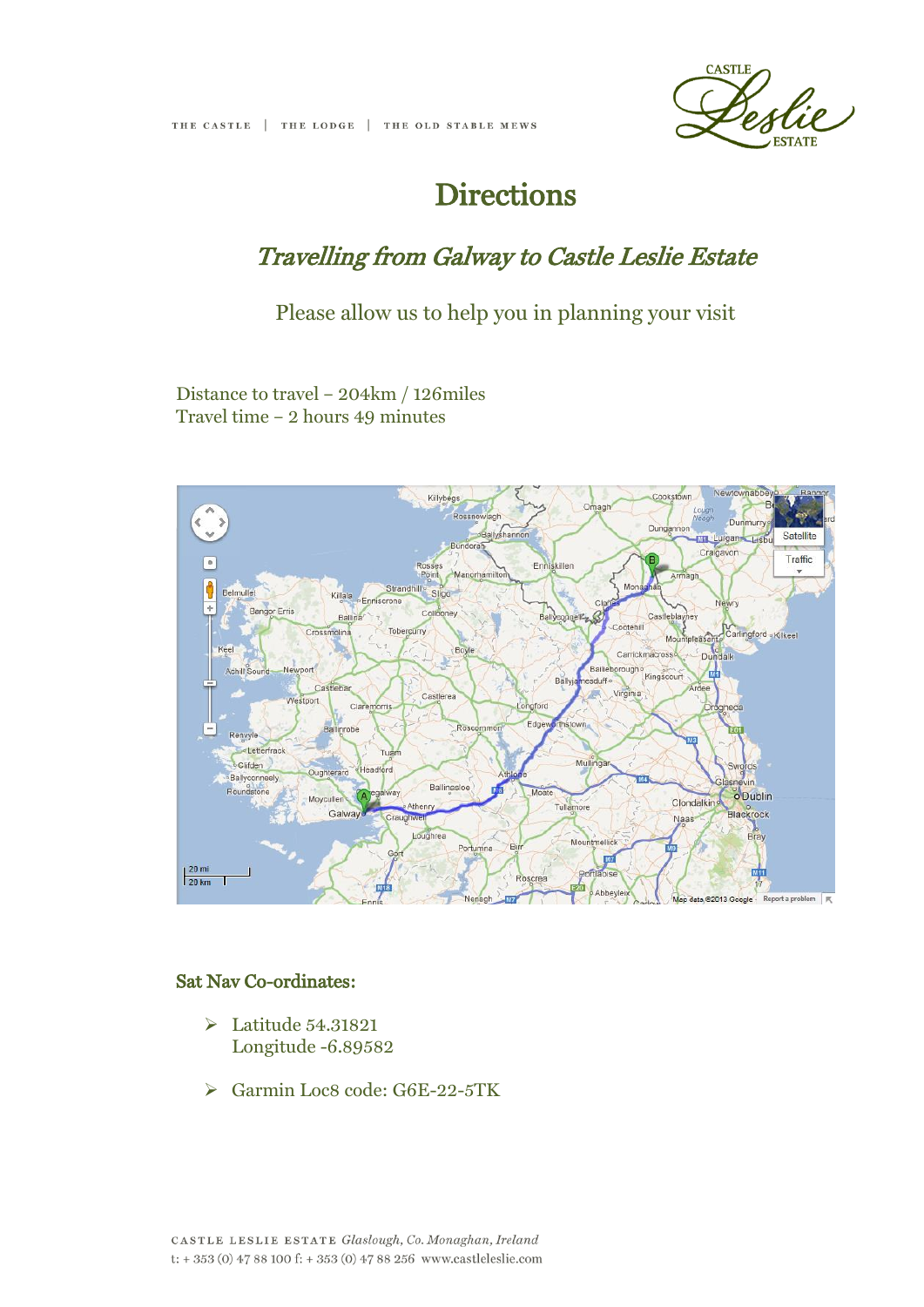## Driving Instructions from Galway to Glaslough

- Head west toward R339
- Turn right onto R339
- Turn right onto N18
- At the roundabout, take the 1st exit onto the M6 ramp to Áth Cliath/ Dublin/Baile Átha an Rí/Athenry
- Merge onto M6
- Continue onto N6
- At junction 10, take the N55 exit to An Cabhán/Cavan/B. Átha Luain/ Athlone
- Turn left onto and stay on the N55
- Turn right onto Mostrim Road/N55
- Continue to follow N55
- At the roundabout, take the 3rd exit onto N4
- At the roundabout, take the 1st exit onto Dublin Road/N55
- Turn right onto Granard Street/N55 & continue to follow N55
- At Dublin Road Roundabout, take the 2nd exit onto N3
- Take the R212 exit on the right toward An Cabhan/Cavan/Béal Átha hÉis/Ballyhaise/An Cnoc Rua/Redhills
- Turn right onto R212
- Turn right onto Monaghan Street/N54 & continue to follow N54 (Go through 1 roundabout)
- Turn left onto Dawson Street
- Continue straight onto North Road
- Slight left onto R135
- At Coolshannagh Roundabout, take the 2nd exit onto Old Armagh Road/ N12 and continue to follow N12
- Turn left onto R185
- Turn left at signpost for Glaslough (R185). Travel on this road for approximately 5 minutes (please be advised that there are a number of farms along this road, where you can encounter cattle, sheep and machinery so please drive with caution – a number of poor bends are ahead.
- Continue to the village of Glaslough. Drive through the village to the gates of the Estate.

### Guests checking into the Village Cottages or Old Stable Mews please check in at the Lodge

The Lodge is on the left when you drive through the gates and the car-park for The Lodge is to the right.

Those guests staying in The Castle should continue up the drive until they reach The Castle.